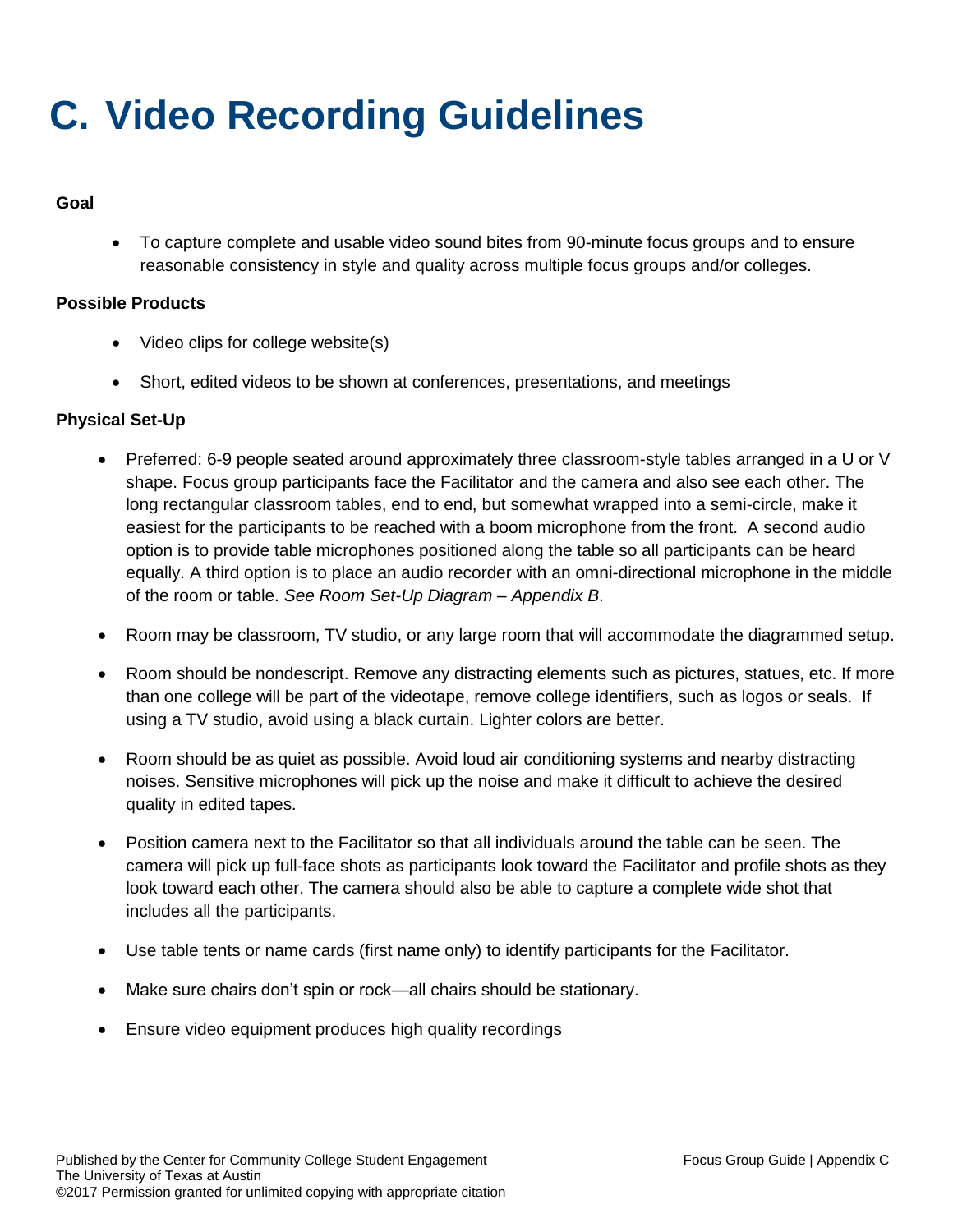## **Audio**

- Option 1 (preferred): Boom microphone with a boom operator controlling its location depending on who is speaking. Only one is needed per focus group
- Option 2: Table microphones, positioned so that the sound levels are as equal as possible for each participant. Microphones should be placed as close as possible to the people talking – one microphone placed equidistant between each two individuals should work well.
- Option 3: Audio recorder with omni-directional microphones in the center of the room table; this will not produce as close a "presence" as microphones placed closer to the participants, but the sound will be adequate.
- Participants should not move the microphones during the taped discussion. The equipment should be as transparent to the participants as possible.

## **Lighting**

- Use of reflected light (umbrellas) or soft lights will ensure uniform, flat lighting for each site.
- TV lighting is preferred over natural light for a uniform look.
- Do not shoot with only available light. The resulting footage will be shadowy and faces will be harder to see. If the college does not have lighting equipment, this can be rented for minimal cost.

## **Camera Framing**

- The camera should frame primarily close-ups (head and shoulder shots). Close-ups are desirable, even if an individual's face can only be captured in profile.
- Occasional wide shots or group shots are helpful to establish the scene. When opportunities arise, get reaction shots of each participant to provide adequate footage for the editing process.
- The camera operator should attempt to tape complete statements, avoiding a sense of always playing catch up once a comment has begun. The Facilitator can help by soliciting complete statements. (Generally, Facilitator questions should not be heard on the edited video segments.) In addition, the Facilitator should, when possible, solicit responses systematically around the table, left to right, right to left, etc., in order to facilitate quick easy pans and resets for the camera operator. This makes it possible for the camera operator to know who is speaking next and makes it easier to position the camera for the next comment quickly. The facilitator should also instruct participants to avoid interrupting one another so that that camera operator can capture complete sound bites.
- The camera operation should not interfere with the focus group discussion. However, stopping for a tape change is okay.
- Either before or after the focus group discussion taping, get several shots of the Facilitator asking specific questions, as well as several reaction shots from the Facilitator. Though it is intended that the Facilitator and her/his questions remain off-camera, having a few shots of the Facilitator will allow for more flexibility in editing the video.